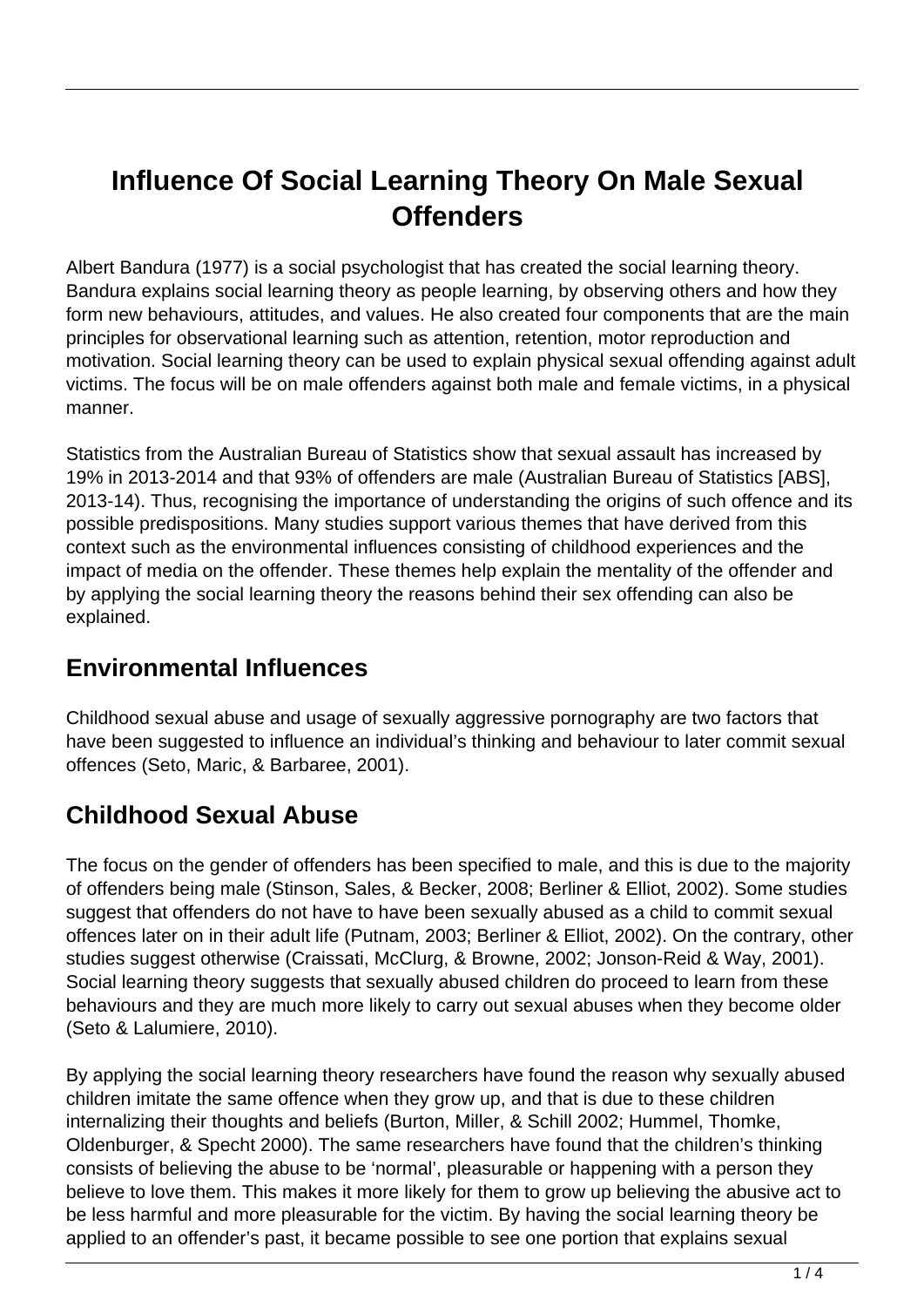offending by males. Beside childhood trauma, there is one more prominent issue that adds to the abusive behaviour of the offender, and that is pornography.

#### **Impact of Media**

In a study by Seto, et al. (2001) it suggests that pornography can be used by offenders as a model to demonstrate sexually aggressive behaviour and to be further encouraged to engage in behaviours that they view in the videos. Another study explains that sexually violent porn videos show men or women in degrading positions that are forced into sex, but the actors demonstrate sexual pleasure (Marshall, 1988). It is also suggested that an offender's repeated exposure to such videos can decrease their empathy toward the victim, internalize rape myths and have an increase in their violence and hostility (Marshall, 1988).

From a social learning theory perspective depending on the reinforcement in the learning process an offender's abusive behaviour could possibly be increased in their future (Seto, et al., 2001). Another study also suggests that depending on porn actor's demonstration of pleasure in the video, and if other people in society deem watching said video as acceptable, then the offender is even more inclined to view the sexually aggressive acts as positive and to have more of a desire to imitate such acts (Allen, D'alessio, & Brezgel, 1995). This will be dependent on the offender's evaluation of the video and the rewards or reinforcements received by the actor that is considered a model, and how likely the offender finds himself is receiving the same rewards or reinforcements through similar acts (Bandura, 1977). There is no direct link found between rape and pornography, but empirical evidence suggests that it still is the main factor in changing the attitudes and beliefs of some men and increasing their sexual aggression (Seto, et al., 2001; Marshall, 1988).

## **The Conceptualisation of Social Learning Theory**

Akers and Sellers (2004) are researchers who have developed four components within the social learning theory consisting of differential association, differential reinforcement, definitions and imitation. These researchers explain that differential association is when an individual has an association with others who engage in certain behaviours and thus becomes influenced to imitate the actions. There are two sources from which the individual can be influenced of and that is primary and secondary sources. Primary sources consist of family and friends while secondary sources consist of a larger range of people, such as people of community e.g., teachers, neighbours (Akers & Sellers, 2004). This can explain sex offenders, as by associating themselves with others of similar interests, they expose themselves to such behaviours. Primary sources leave a more significant impact on the individual than their secondary sources, and the longer the duration of contact the more influenced they can become (Akers & Sellers, 2004).

Differential reinforcement is the way an individual anticipates their rewards or punishments, and the impact that has on their continued behaviour (Akers & Sellers, 2004). In case of a sex offender, by getting a sexual reward from their act it keeps positively reinforcing their behaviour to continue as well as not having been caught yet by the authorities. Definitions is what an individual believes to be right or wrong behaviour, the morals they have and the way they rationalize a situation (Akers & Sellers, 2004). Imitation is learned behaviour by watching others demonstrate a behaviour or an act, then imitating it (Akers & Sellers, 2004). These four components can further explain beside Bandura's definition of what a social learning theory is.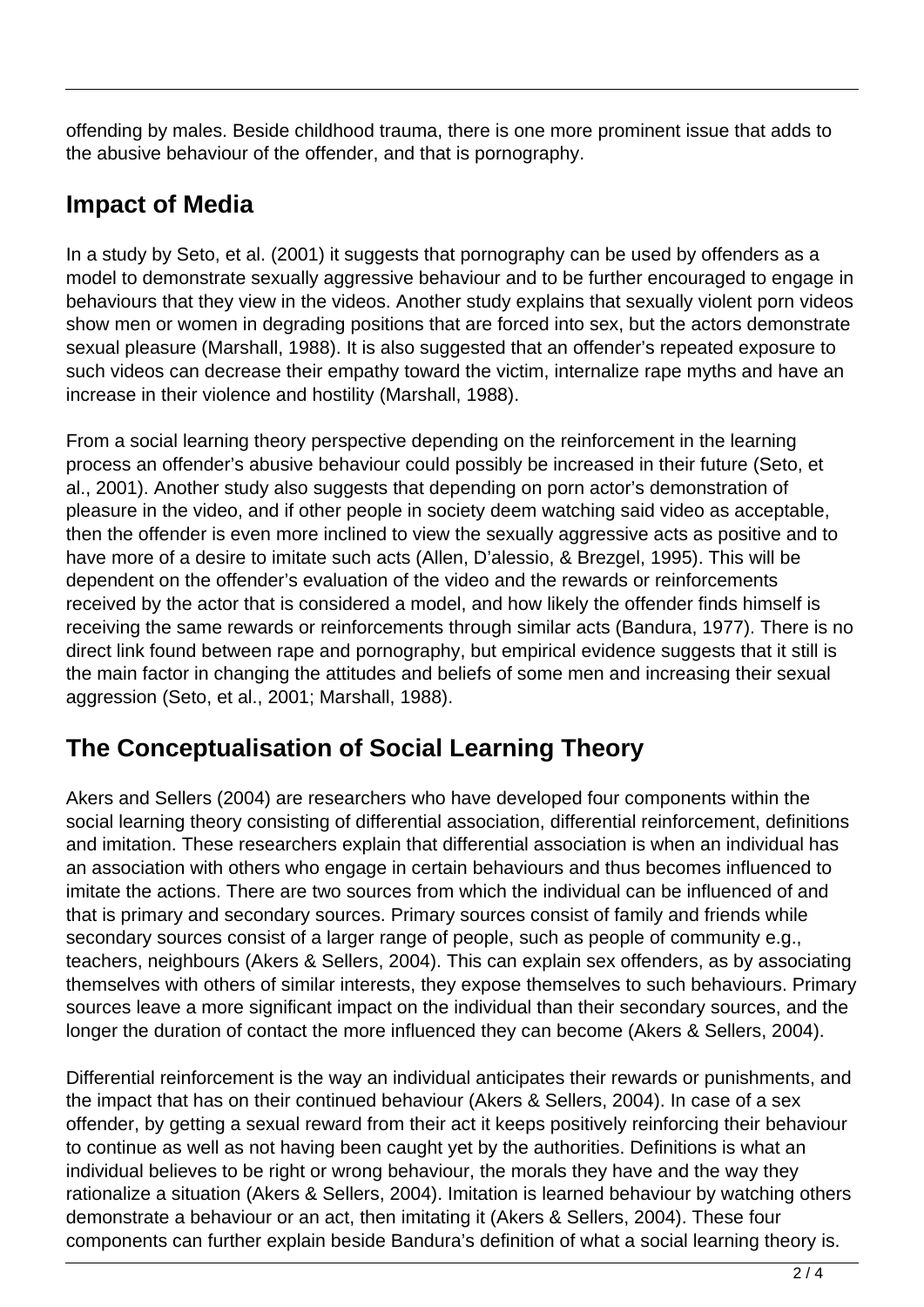### **Conclusion**

Social learning theory is able to give an explanation of how humans learn through observations, modelling, and imitating, most famously from the researcher Bandura and researchers Akers and Sellers. It cannot fully explain how humans are able to internalize all of their thoughts, feelings and behaviours. Studies have shown that just because an individual has had experiences of sexual abuse during their childhood it does not necessarily mean they will become sex offenders later in their future. Although many have been impacted by their trauma and by having had their sexual abuse internalized as normal, it may have led them to reproduce the same behaviour to others. Various studies have shown aggressive pornography as a factor that impacts some men's thinking and behaviour, as well as increasing their sexual aggressiveness.

There are many empirical evidences that have relayed sexual offence as a learned behaviour and explained how multiple factors could have had an impact on the offender, in support of social learning theory being able to be used to explain physical sexual offending against adult victims. Furthermore, it should not be thought that social learning theory is the only theory that can make a contribution in the explanation of sex offending.

#### **References**

- 1. Akers, R. L., & Sellers, C. S. (5). (2009). Criminological Theories: Introduction, Evaluation, and Application. Los Angeles: Roxbury Publishing.
- 2. Allen, M., D'Alessio, D., & Brezgel, K. (1995). A meta-analysis summarizing the effects of pornography II: Aggression after exposure. Human Communications Research, 22, 258-283. doi:10.1111/j.1468-2958.1995.tb00368.x
- 3. Australian Bureau of Statistics. (2014). Recorded Crime Offenders, Australia 2013-14, (No 4519.0). Retrieved from https://www.abs.gov.au/ausstats/abs@.nsf/Lookup/by%20S ubject/4519.0~2013-14~Media%20Release~Offender%20statistics%20show%20Sexual %20assault%20and%20related%20offences%20on%20the%20rise%20(Media%20Rele ase)~34
- 4. Bandura, A. (1977). Social learning theory. Englewood Cliffs, NJ: Prentice Hall.
- 5. Berliner, L., & Elliot, D. M. (2002). Sexual abuse of children. The APSAC Handbook on Child Maltreatment, 2, 55–78. Retrieved from: https://www.ncjrs.gov/App/publications/Abstract.aspx?id=198702
- 6. Burton, D. L., Miller, D. L., & Schill, C. T. (2002). A social learning theory comparison of the sexual victimization of adolescent sex offenders and nonsexual male delinquents. Child Abuse & Neglect, 26, 893–907. doi:10.1016/S0145-2134(02)00360-5
- 7. Craissati, J., McClurg, G., & Browne, K. (2002). The parental bonding experiences of sex offenders: A comparison between child molesters and rapists. Child Abuse & Neglect, 26(9), 909-921. doi:10.1016/S0145-2134(02)00361-7
- 8. Hummel, P., Thomke, V., Oldenburger, H. A., & Specht, F. (2000). Male adolescent sex offenders against children: Similarities and differences between those offenders with and those without a history of sexual abuse. Journal of Adolescence, 23, 305–317. doi:10.1006/jado.2000.0316 PMID:10837109
- 9. Jonson-Reid, M., & Way, I. (2001). Adolescent sexual offenders: Incidence of childhood maltreatment, serious emotional disturbance, and prior offenses. American Journal of Orthopsychiatry, 71(1), 120-130. doi:10.1037/0002-9432.71.1.120